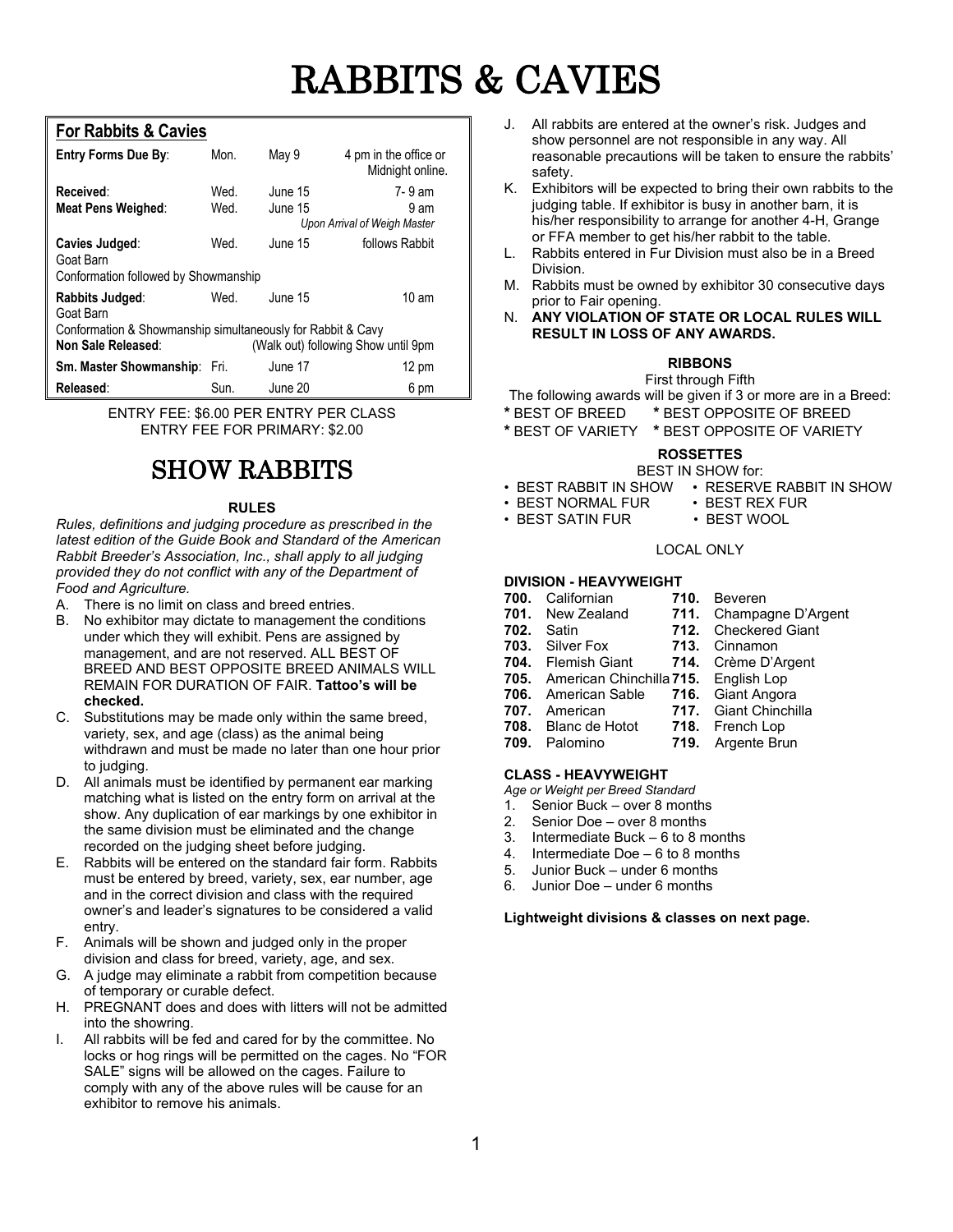#### **DIVISIONS - LIGHTWEIGHT**

| 720. | Dutch                   | 735. | French Angora              |
|------|-------------------------|------|----------------------------|
| 721. | <b>Holland Lop</b>      | 736. | Florida White              |
| 722. | Mini Lop                | 737. | Harleguin                  |
| 723. | <b>Netherland Dwarf</b> | 738. | Havana                     |
| 724. | Polish                  | 739. | Lilac                      |
| 725. | Mini Rex                | 740. | Lionhead                   |
| 726. | Am. Fuzzy Lop           | 741. | Mini Satin                 |
| 727. | Himalayan               | 742. | Rhinelander                |
| 728. | Rex                     | 743. | Satin Angora               |
| 729. | Jersey Wooly            | 744. | Silver                     |
| 730. | <b>Belgian Hare</b>     | 745. | Silver Martin              |
| 731. | <b>Britannia Petite</b> | 746. | <b>Standard Chinchilla</b> |
| 732. | Dwarf Hotot             | 747. | Tan                        |
| 733. | English Angora          | 748. | Thrianta                   |
| 734. | <b>English Spot</b>     |      |                            |

#### **CLASS – LIGHTWEIGHT**

*Age or Weight per Breed Standard*

- 1. Senior Buck 6 months and over
- 2. Senior Doe 6 months and over
- 3. Junior Buck under 6 months
- 4. Junior Doe under 6 months

**Open to all primary members 5 – 8 years old. Exhibits will not be judged. Limit one animal per primary exhibitor. No Cash Awards or plaques – educational.**

#### **PRIMARY MEMBER (5-8 yr olds) DIVISION 749**

### **CLASS**

- Lightweights (refer to list above)
- 2. Heavyweights (refer to list above)

### FUR ANIMALS

**No Cash Awards – Ribbons Only** ENTRY FEE: \$6.00 PER ENTRY

#### **RULES**

- A. Animals must have been shown and qualified in regular breed classes.
- B. Duplication of identification numbers are accepted on animals of different breeds in the Fur Class.
- C. Fur entries must be clearly stated on entry form.
- D. Absence of ear markings on entry form will eliminate animal from competition.

#### **DIVISION 750 - FUR ANIMALS CLASS**

- 1. Normal fur
- 2. Satin
- 3. Rex
- 4. Wool

### MARKET ANIMALS \*MEAT PENS\*

#### ENTRY FEE: \$12.00 PER ENTRY

**UTILITY ANIMALS**: Minimum 3.5 pounds not over 5.5 pounds – not over 70 days old. All breeds judged together. Each entry to be one breed and color. Ages will be verified by bill of sale. *You do not have to own the Doe and you do not have to be the first owner of the meat pen.* **MUST SUBMIT PHOTOGRAPH OF RABBIT WITH ENTRY. Minimum 30 days ownership.**

#### **No Cash Awards – Ribbons Only CHAMPION RIBBONS**

 CHAMPION RESERVE CHAMPION SUPREME CHAMPION & RESERVE SUPREME CHAMPION

#### **SUPREME AND RESERVE SUPREME CHAMPION BUCKLES sponsored by EDCF**

#### **DIVISION 751 – UTILITY ANIMALS FFA DIVISION 752 – UTILITY ANIMALS 4-H DIVISION 753 – UNTILITY ANIMALS GRANGE**

**CLASS** *(Limit three class entries per exhibitor. Two pens and one fryer, or two fryers and one pen).*

- Pen of three rabbits
- 2. Single Fryer (single rabbit, not part of Class 1)

#### **\****NOTE***: All exhibitors selling at auction MUST participate in a SHOWMANSHIP class with their Market Rabbit.**

**Exhibitor must declare which pen he/she is selling either in Class 1 or Class 2.**

### SHOWMANSHIP

- **DIVISION 605 - 4-H NOVICE SHOWMANSHIP SMALL ANIMAL DIVISION 606 - FFA NOVICE SHOWMANSHIP**
- **SMALL ANIMAL DIVISION 607 - 4-H INT. SHOWMANSHIP**
- **SMALL ANIMAL DIVISION 608 - 4-H SENIOR SHOWMANSHIP SMALL ANIMAL**
- **DIVISION 609 – FFA SHOWMANSHIP**
- **SMALL ANIMAL**
- **DIVISION 612 – GRANGE NOVICE SHOWMANSHIP SMALL ANIMAL**
- **DIVISION 613 – GRANGE SHOWMANSHIP SMALL ANIMAL**

#### **\$5 Entry Fee**

**SMALL ANIMAL**

**CLASS Small Animals:**

4. Rabbits

- 5. Cavies
- 

**See Showmanship Sections for more information.**